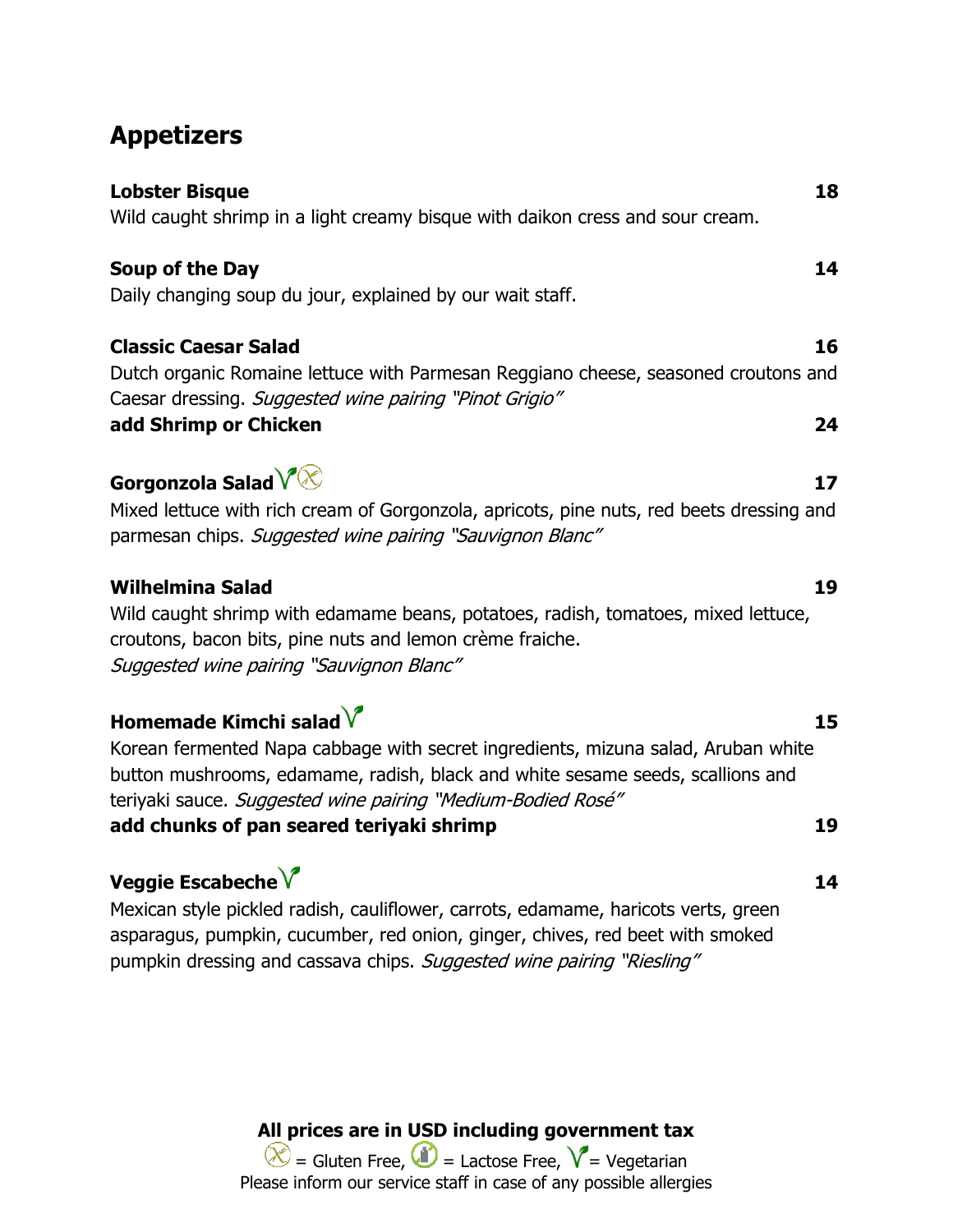## **.. more Appetizers**

# **Tomato & Goat cheese**  $\sqrt{\phantom{a}}$  **17**

Mixed tomatoes, beef tomato, pickled cherry tomato, fresh basil, grapefruit, basil oil served with goat cheese and cucumber foam. Suggested wine pairing "Medium-Bodied Rosé"

## **Shrimp & Watermelon 21 21**

Pan seared shrimps served with watermelon, cucumber noodles, wasabi mayonnaise, pork popcorn and teriyaki sauce. Suggested wine pairing "Riesling"

### **Wilhelmina's ravioli 21**

Ravioli filled with braised beef short rib, foie gras & mushroom, served with baby spinach, roasted Portobello & Parmesan Reggiano cheese, truffle-balsamic dressing and mushroom sauce. Suggested wine pairing "Pinot Noir"

### **Shrimp Raviolis 19**

Ravioli filled with chunks of Shrimp, ricotta cheese and parsley served with baby spinach, basil oil, Parmesan Reggiano shavings and Lobster bisque sauce. Suggested wine pairing "Chardonnay"

## **"Funghi" Risotto 19**

Portobello, shiitake, local grown white button, black truffle, mascarpone, Parmesan Reggiano and Porcini mushroom sauce. Suggested wine pairing "Pinot Noir"

## **Balchi Pisca 17**

Aruban style fish cakes with Caribbean rock lobster, local spicy Madame Jeanette pepper mayonnaise. Suggested wine pairing "Sauvignon Blanc"

> **All prices are in USD including government tax**  $\chi$  = Gluten Free,  $\psi$  = Lactose Free,  $\chi$  = Vegetarian Please inform our service staff in case of any possible allergies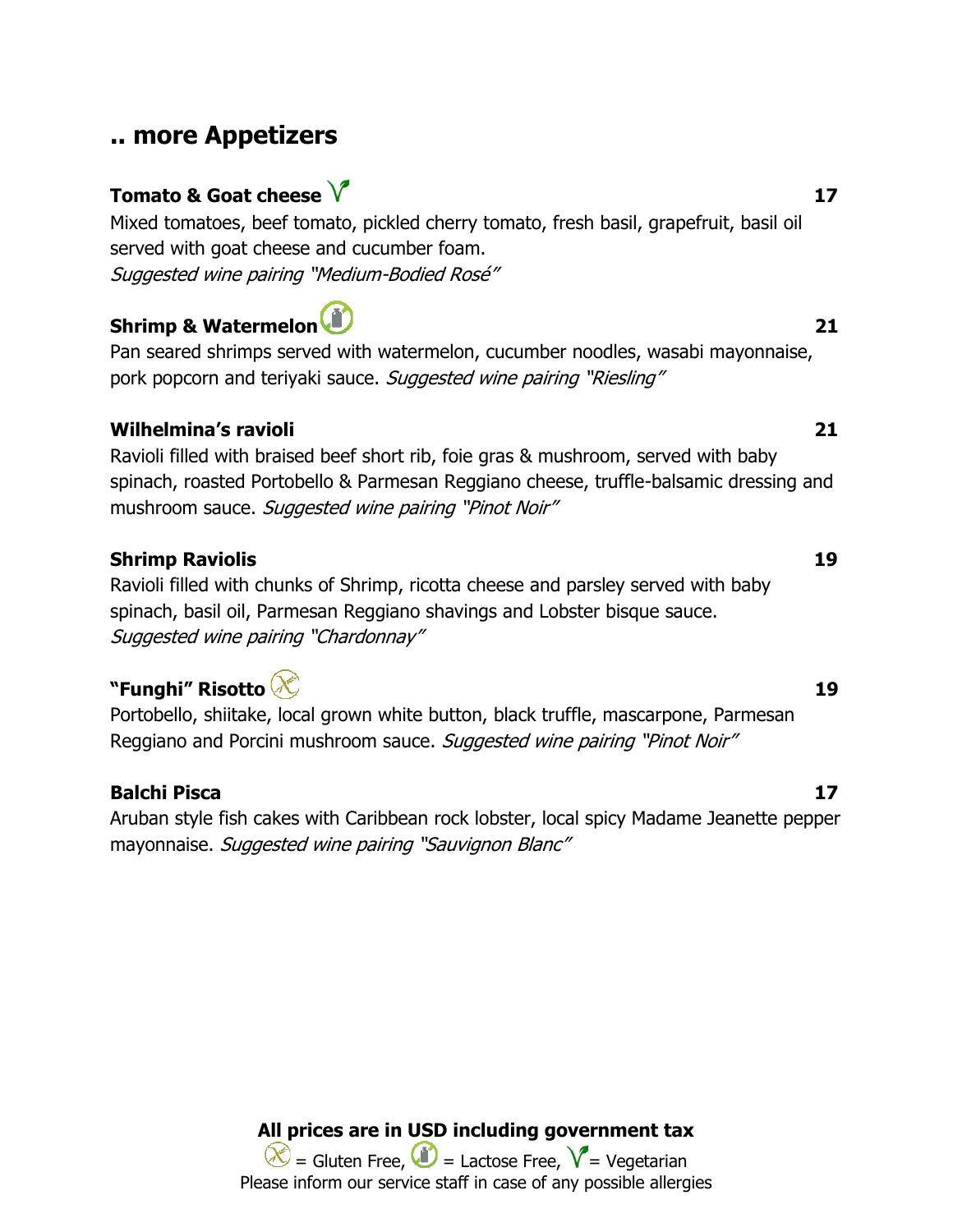# **Fish & Vegetarian Selection**

## **Catch of the Day #1** 39

Pan seared fillet of fish with shrimps, sweet potato puree, fried "funchi", cucumber curry chutney and sweet pepper sauce. Suggested wine pairing "Riesling"

## **Catch of the Day**  $\sharp 2 \mathcal{X}$  36

Pan seared fillet of fish with sweet peas mousseline, Dutch potato, Aruban white button mushroom, parsley dressing and smoked butter sauce. Suggested wine pairing "Chardonnay"

## **Kandratiki & Chorizo 36**

Pan seared Surinamese "seabass" with saffron and crispy chorizo crust served with cauliflower, braised leek, watercress and lemongrass sauce. Suggested wine pairing "Chardonnay"

### **Gamberetti Pasta 39**

Fresh homemade spaghetti with pan seared shrimps, white wine, garlic, butter, parsley and basil dressing topped with baked cherry tomato & Parmesan Reggiano shavings. Suggested wine pairing "Chardonnay"

## **Shrimp, Escargots & Seabass 43**

In "beurre Maître d'hôtel" braised escargots, shrimps, mushrooms, potato, cherry tomato's & topped with pan seared fillet of Surinamese seabass served with Provençale tomato bread. Suggested wine pairing "Chardonnay"

# **Simply Truffle**  $\sqrt{ }$  32

Fresh homemade pasta with mushrooms and parsley in a creamy truffle sauce, topped with parmesan cheese and served with parsley dressing. Suggested wine pairing "Pinot Noir"

## **Wilhelmina's goat cheese Falafel 31**

Our twist of a traditional Middle Eastern dish served on top of a warm tomato carpaccio with watercress and cucumber chutney. Suggested wine pairing "Medium-Bodied Rosé"

## **Add pan seared shrimps to any dish (7 pcs.) 15**

## **All prices are in USD including government tax**

 $\chi$  = Gluten Free,  $\psi$  = Lactose Free,  $\chi$  = Vegetarian Please inform our service staff in case of any possible allergies